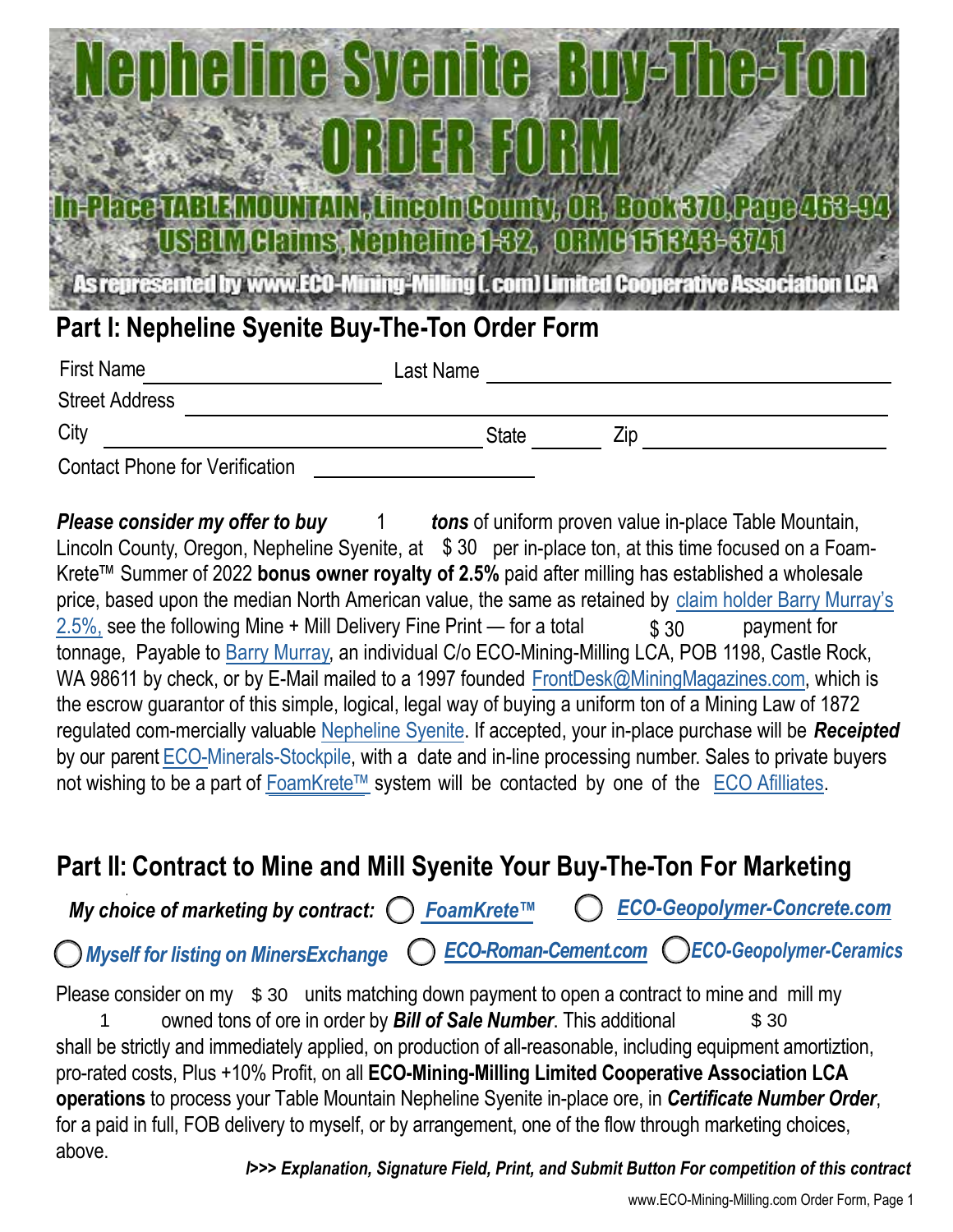## **Nepheline Syenite Order Form 'Fine Print' —**

#### **Definitions, Questions & Answers, Royalties Explanation:**

**1)Who?** To do due diligence on the publishers of this © Purchase Order Form, read the [ECO-Mining-Milling.com](https://eco-mining-milling.com) Limited Cooperative Association open Minute Book Operating Plan, reachable on request through "[HomeOffice@ECO-Mining-Milling.](mailto:frontdesk@ecominingmilling.com) com" and acquaint yourself with an PayPal accepted escrow account at [MacAndMurray@gmail](mailto:macandmurray@gmail.com) backed by [www.MiningMag](https://miningmagazines.com)[azines.com,](https://miningmagazines.com) as well as ["TheProspector.com](https://theprospector.com) reachable at ["ProspectorBarryMurray@gmail.com,](mailto:prospectorbarrymurray@gmail.com) which is the "Brand Name website of" [BarryMurray.com,](https://barrymurray.com) principal claim-holder of [ECO-Minerals-Stockpile...](http://www.eco-minerals-stockpile.net)

**2)What?** Feldspathic "Nepheline Syenite" is described by Google searching Wikipedia, and [DuckDuckGo](https://duckduckgo.com/?q=nepheline+syenite&t=h_&ia=web) where position 4 explains 3M's use of nepheline in their products, and position 16 (at the moment) on DuckDuckGo for ["Oregon's Unique](http://nephelinesyenite.com) CLC [Concrete Building Material" publis](http://nephelinesyenite.com)hed © 2015, which really needs an update. All that has happened to slow us down, momentarily, by a North American multinational oligarchy competition, exposed as a Great American Way traitor for refusing closing down one of their operating Russian Nepheline Syenite mills —fortunately forced us to defend our science by publishing in [www.MiningInvestment.com,](https://mininginvestment.com) and [www.ECO-GoGreen-Magazine.com](https://eco-gogreen-magazine.com), which is running the academic white papers of "*How [a Naturally Formed Nepheline Syenite Alumina Silicate...High Performance Geopolymer 'Paste' Is Being](https://www.academia.edu/71703957/Naturally_Formed_Nepheline_Syenite_Alumino_Silicate_Al2O3_SiO2_High_Performance_Geopolymer_Roman_Concrete) Left Behind.*.." and "*The Scientific Way to Deal With Climate Change... Includes Nepheline*"...

**3)Why?** ECO-Mining-Milling Limited Cooperative Association is bending over backward to protect our individual "working member investors" and "patron investors" buying-in by supplying the sophisticated mining machinery, needed for ECO operations that will produce a valid 10% ROI. This, to escape the trauma of being bossed about by someone who thinks "his funding" direction should be trading paper leveraged hedge fund paper, or electronic credits, instead of delivering a ready to sell a very much needed at this time, retail product by a "single independent dealer" or a national distribution system, as...

**4)Where?** The "ECO-flow-through system" started with a do-it-yourself, \$30 per in-place [FoamKrete™](https://foamkrete.com) ton which is basically a pure 270-M Nepheline Syenite (selling in China for \$200- 250 per FOB ton, and up to high of \$4,000 per milled ton in the USA) which was initially marketed as a do-it-yourself (dealer/distributor) Portland cement additive. Following that the came Sharon Ehlman's artistic [www.ECO-Roman-Cement.com](https://eco-housing-america.com) opportunity which is delivered with a measured (hopefully an LCA processed) activator aggregate. The other choice on this form is a market manager for the raw, in-place Nepheline Syenite when it is milled for delivery where our target is to affordable housing at less cost than other traditional materials — as stick built which don't do very well resisting forest fires, hurricanes, floods, earthquakes, tornadoes— is Lucas Ponce de León's [ECO-Geopolymer-Concrete.com](https://eco-housing-america.com), designed with two, or more, additional activator aggregates that would work well with nanotube reinforcement, to exceed the standards required to replace aging Eisenhower freeway bridges....

**5) How?** Which really is a blunt,"What's in it for ME"! The ridiculously low \$30 per in-place ton (as found on potential common variety gravel quarries) entry is actually how an 83-year ["TheProspector"](https://theprospector.com) wants to exit stage left —thanks to a continuing royalty of 2.5% on every ton sold, and my participating in a Limited Cooperative Association 10% return paid upon delivery after the milling. Royalties in the mining business (and sometime used for financing films) are quit legal, and do offer protection from a pump and dump scheme by being a lien on the property, preventing a quick flipping, or shorting. The ME part for You as an independent investor owning an in-place ton (more or less in a natural vault (see our [www.MiningInvestment.com\)](https://mininginvestment.com) by contract you will also have a royalty of 2.5% on every ton that passes through (not legally required) for www.ECO-Mining-Milling.com processing, secured by a equal \$30 down payment on an open end contract. Your paid for ton may be held in the vault for sale on www.MinersExchange.com, or leveraging with your chosen marketing association, when the \$30 entry price goes up after "proof of concept" homes attracts national publicity, as Russian 3D printed home in Texas and New Jersey have experienced.

**6) When? YOUR 2.5% Royalty** — if you have made another \$30 per ton down payment for processing in-line with Your Bill of Sale Certificate number, can be collected as an accumulated product value with a wholesale price just under (hopefully) the median North American value for mined and milled Nepheline Syenite.

Besides yours, and my 2.5% ton-owners royalties coming out on the top of the ECO-Mining-Milling.com 10% production royalty I have added a 2.5% royalty to help out the end use start-up as a FoamKrete™ Dealer's Distributorship (no, not a franchise); or a promotion by doing something very artistic with an unreinforced ECO-Roman-Cement.com; by Sharon Ehlman; or Lucas Ponce de León's [ECO-Geopolymer-Concrete.com](https://eco-housing-america.com). And —just doing the right thing—another 2.5% royalty for, tithing to support and promote affordable housing. Add the ECO-Mining-Milling 10% profit paid, to the specific 2.5% royalties to what is delivered from the Lincoln County mill, the total is 20% of the all costs, and royalties paid subtracted from competitive wholesale price. As the Hearst fortune was built upon a 2.5% royalty from the development of Homestake gold mining we do not know the delivered production ton total will be, but play with the lowest miil price of **your 2.5% of \$250? as additional interest** when selling your ton. Want to be a LCA shared 10% double dipper, then take a look at the upfront options,following.

#### *>>>Continue on to a submit button and other contract options*